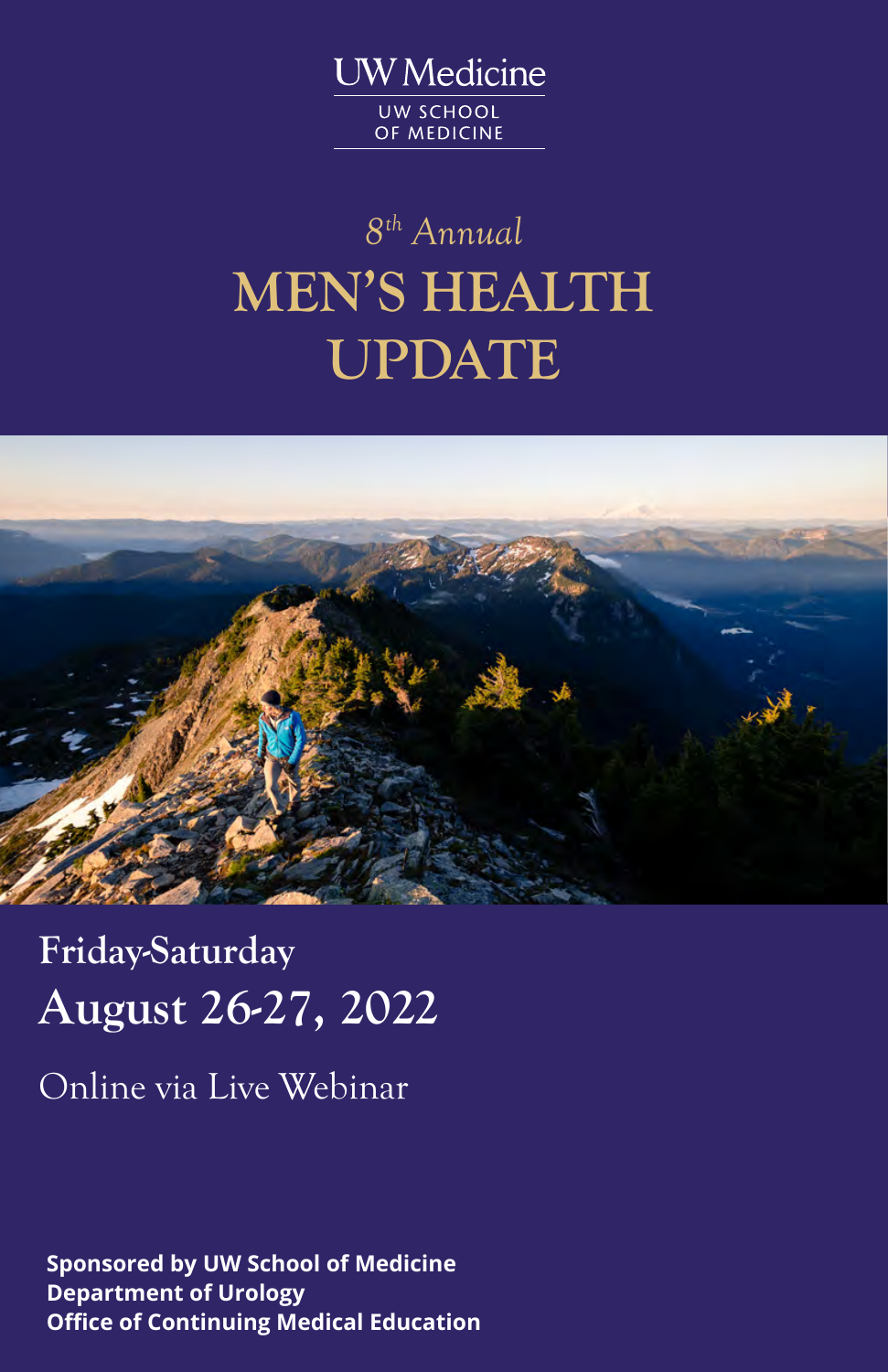### **TARGET AUDIENCE**

This course is designed for primary care providers and urologists who are seeking an update on important clinical topics in men's health. The course is also well-suited for nurses, nurse practitioners, physician assistants, naturopathic doctors, fellows and residents.

## **COURSE DESCRIPTION**

With the evolution of American healthcare and the reorganization of many regional healthcare systems, there are ever increasing demands for healthcare access. As a result, primary care providers are increasingly caring for broader spectrum of disease, including urologic disease. Men are disproportionately afflicted by urologic disease, and "Men's Health" is an established medical arena where specialized knowledge is required. The diagnosis and management of Men's Health diseases are continually evolving and are heavily influenced by advances in diagnostic technology, medications, and surgical devices. The greatest challenge that care providers face is staying up to date with the changes in this field, thereby assuring state-of-the-art care for their patients.

Expert faculty have been assembled to provide this update, with presentations on topics such as prostate screening and treatment, testosterone deficiency and the controversy of testosterone replacement, male urinary dysfunction, kidney and bladder pathology, sexual dysfunction, male infertility, and genital pain syndromes. After the plenary sessions, attendees will have the opportunity to participate in question & answer sessions.

### **COURSE OBJECTIVES**

Upon completion of this activity, attendees should be able to:

- Discuss the role of PSA screening in men and describe additional tests now available for prostate cancer screening.
- Provide management options for men with localized prostate cancer, including active surveillance.
- Review the quality of life issues men face after prostate cancer treatment and develop a paradigm for addressing common issues.
- Describe the evaluation of men with microscopic and gross hematuria.
- Assign the appropriate evaluation of men suspected of having hypogonadism and discuss the risks and benefits of testosterone treatment.
- Describe the relationship between cardiovascular disease and erectile dysfunction and offer appropriate treatment options to men experiencing ED and other forms of sexual dysfunction.
- Recognize the association between male infertility and disease, and discuss the evidence based evaluation of male infertility.
- Explain key elements of a BPH evaluation and provide appropriate treatment options.
- Perform the appropriate evaluation of men with scrotal content pain and discuss and evidence based initial treatment approach.
- Identify the role of non-narcotic pain management in patients with chronic pain.
- Understand genital dermatological conditions common to men.
- Broadly discuss gender affirming medical and surgical therapies and advancements in the field of transgender care.
- Understand elements to the triage of patients presenting with renal stones.

## **ACCREDITATION**

#### **Accreditation with Commendation**

The University of Washington School of Medicine is accredited by the Accreditation Council for Continuing Medical Education to provide continuing medical education for physicians.



#### **Credit Designation**

The University of Washington School of Medicine designates this live activity for a maximum of 10.0 *AMA PRA Category 1 Credits™*. Physicians should claim only the credit commensurate with the extent of their participation in the activity.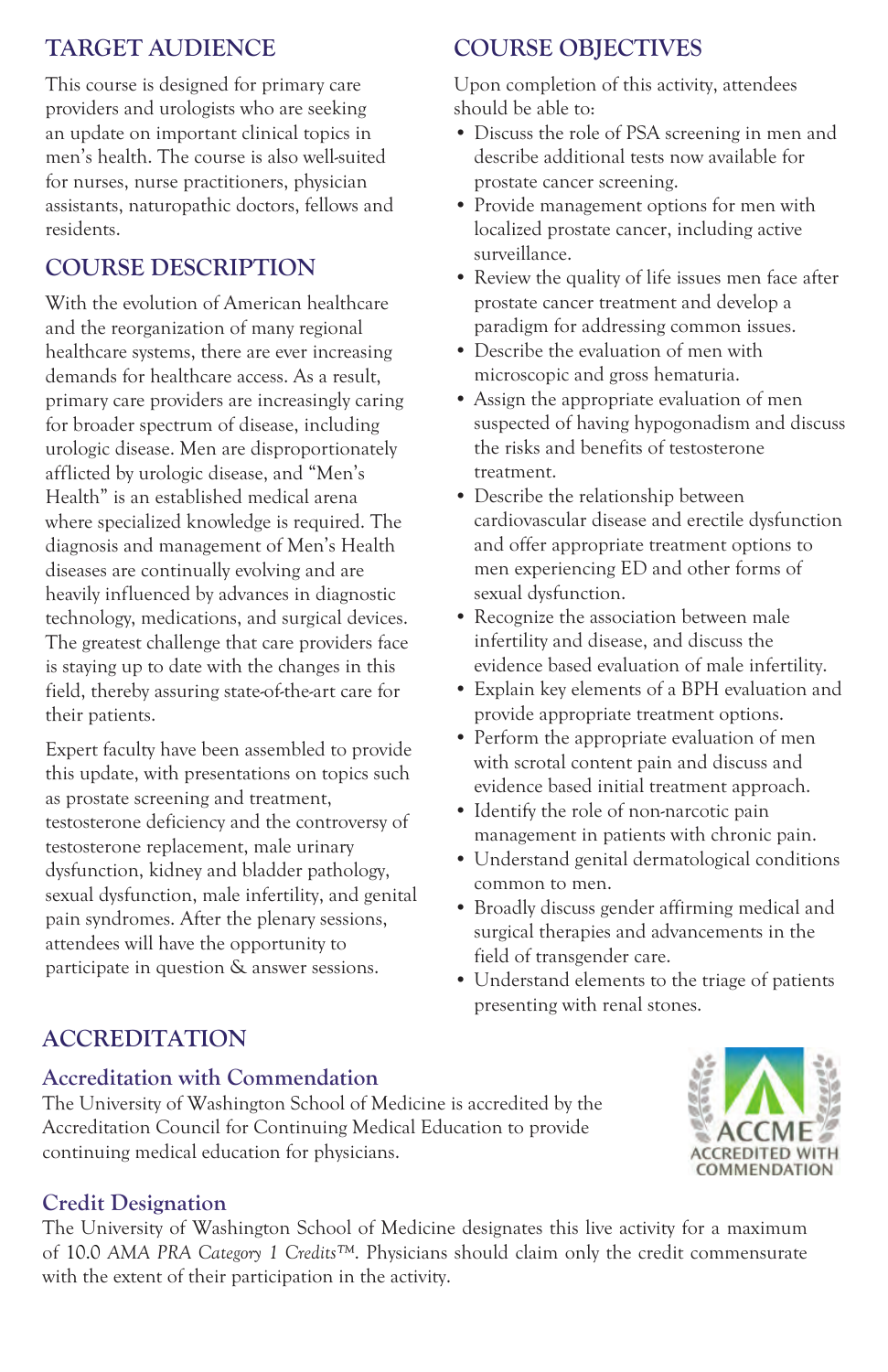## **FEES AND REGISTRATION**

To enroll, please register online at **uwcme.org**.

Continuing Medical Education at the University of Washington is a self-sustaining unit and does not depend on or receive public monies in support of its educational efforts. The course fees are estimated to cover the costs of conducting this course. The course fees are estimated to cover transcript of *AMA PRA Category 1 Credits™*, access to online instruction materials, course logistics, faculty planning and salaries.

| Registration                                                                                                                                                                            | Fee   |  |  |
|-----------------------------------------------------------------------------------------------------------------------------------------------------------------------------------------|-------|--|--|
| Virtual - All Learners                                                                                                                                                                  | \$225 |  |  |
| Virtual*Resident/Fellow/Student                                                                                                                                                         | \$60  |  |  |
| *Resident/Fellow and Medical Student rates require<br>written confirmation of current status. Failure to provide<br>required documentation may result in an<br>additional balance owed. |       |  |  |

If you have not received confirmation prior to the course start, please contact the CME office at cme@uw.edu. Continuing Medical Education will not be responsible for expenses incurred by an individual who is not confirmed.

#### **Cancellation and Refund Policy**

The Office of Continuing Medical Education must receive written notification of your cancellation by **July 25, 2022**. A \$75.00 processing fee will be deducted from refund requests received by this date. No refunds will be issued following **July 25, 2022**.

The Office of Continuing Medical Education reserves the right to cancel this course twenty (20) days prior to the course date when a minimum enrollment is not met or for other reasons that prevent the University from holding the course. Each registrant will be notified by written notification and receive a full refund. The University of Washington is not responsible for any other costs incurred. **Contact the CME Office with questions via email: cme@uw.edu.**

Prior to the start of the webinar, please ensure you have the appropriate system requirements to participate in the webinar. More information about the recommended technical requirements are on our website (uwcme.org). No refunds will be available for technical issues not controlled by UW CME.

#### **ONLINE MATERIALS**

Instruction materials will be available online at uwcme.org (for conference registrants only) beginning on **August 19, 2022.** Content will be recorded and available to attendees for educational purposes. Attendees will be notified when recordings are available, approximately 4-6 weeks after course completion. CME credit is available only for attending the live webinar; no credit is available for watching the recorded lectures.

Webinar registrants will receive instructions by email prior to the course.

#### **SPECIAL SERVICES**

The University of Washington reaffirms its policy of equal opportunity regardless of race, color, creed, religion, national origin, sex, sexual orientation, age, marital status, disability, or status as a disabled veteran or Vietnam era veteran in accordance with University policy and applicable federal and state statutes and regulations. The University of Washington is committed to providing access and reasonable accommodation in its services, programs, activities, education and employment for individuals with disabilities. To request disability accommodation, please contact the CME Office at 206.543.1050 or the Disability Services Office at least ten (10) days in advance.

Disability Services Office 206.543.6450/Voice • 206.543.6452/TTY • 206.685.7264/Fax • e-mail: dso@uw.edu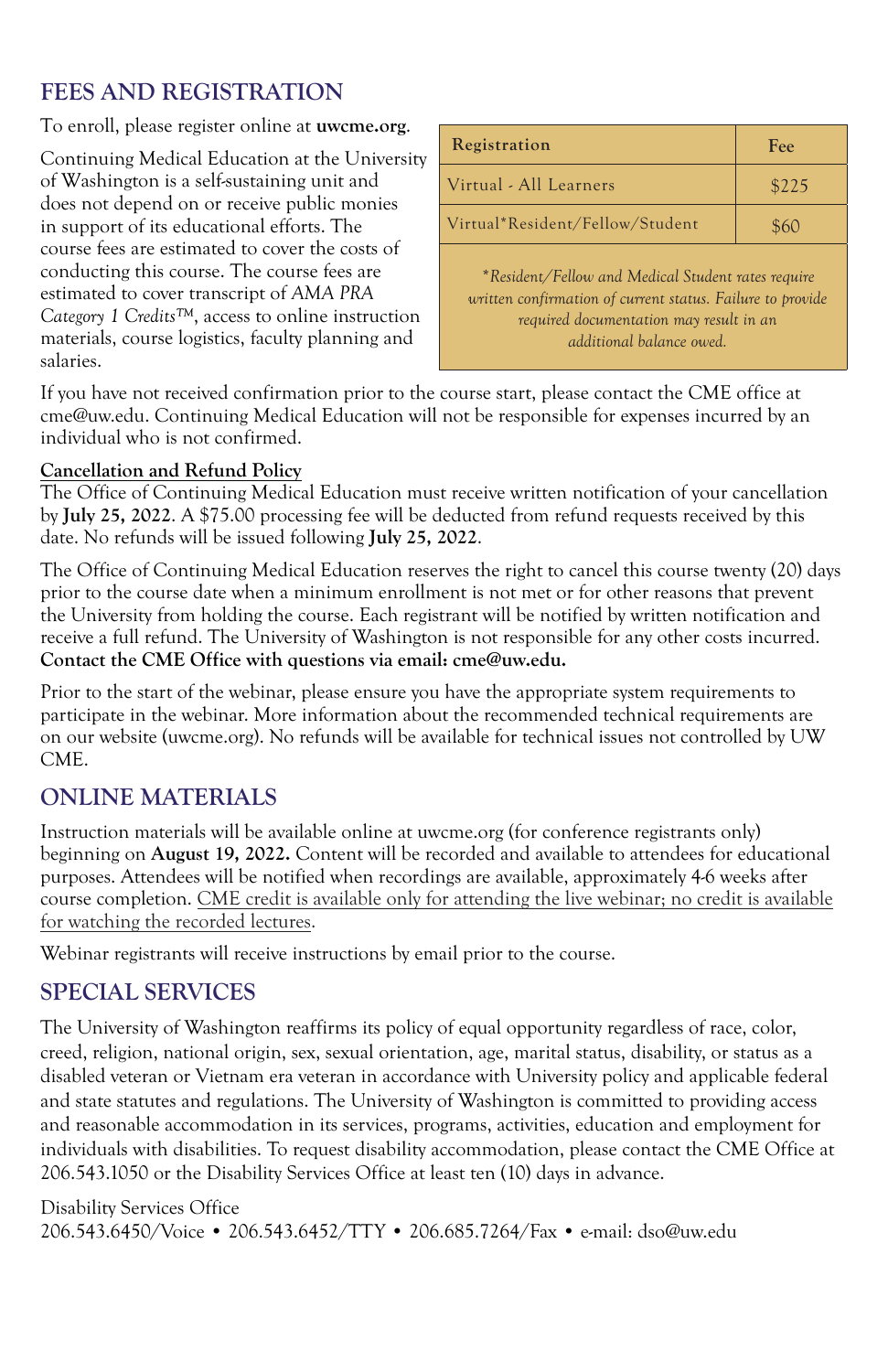## *Course Faculty*

## **COURSE CO-CHAIRS**

#### **Maahum Haider, MD, MPH**

Assistant Professor Department of Urology UW and Veterans Administration Puget Sound Health Care System

#### **Marah Hehemann, MD** Assistant Professor

Department of Urology Men's Health Center, UW Medical Center

#### **UW FACULTY**

**Tina Allen, PT, PTPV, BCB PMD** Physical Therapist UW Medicine, Northwest Hospital

**William Ellis, MD** Professor and Vice-Chair Department of Urology

**John L. Gore, MD**  Professor Department of Urology

**Judith Hagedorn, MD, MHS** Assistant Professor Department of Urology

**Matthew Jaffy, MD** Clinical Associate Professor Department of Family Medicine

**Brian Jordan, MD** Assistant Professor Department of Urology

**Jane Miller, MD**  Associate Professor Department of Urology UW Medical Center and Veterans Administration Puget Sound Health Care System

**Yaw Nyame, MD** Assistant Professor Department of Urology

**Michael P. Porter, MD, MS**  Professor and Chief of Urology Department of Urology

**Sarah Psutka, MD, MS** Associate Professor Department of Urology UW|Seattle Cancer Care Alliance **April Schachtel, MD**  Acting Instructor Division of Dermatology University of Washington VA Puget Sound Health Care System

**Judy Simon, MS, RDN, CD, CHES, FAND**  Clinic Dietitian, UW Medical Center Clinical Instructor Health Systems & Population Health

**Alexander J. Skokan, MD**  Assistant Professor Department of Urology

**Mathew Sorensen, MD, MS, FACS** 

Associate Professor Department of Urology Director, Urology Residency Program VA Puget Sound Health Care System

**Arthi Thirumalai, MBBS** 

Assistant Professor Division of Metabolism, Endocrinology & Nutrition

**Lauren Trew, PA-C, MCHS**  Teaching Associate Department of Urology Men's Health Center, UW Medical Center

**Thomas Walsh, MD**  Associate Professor Department of Urology

**Clare Yang, MD** Professor Department of Urology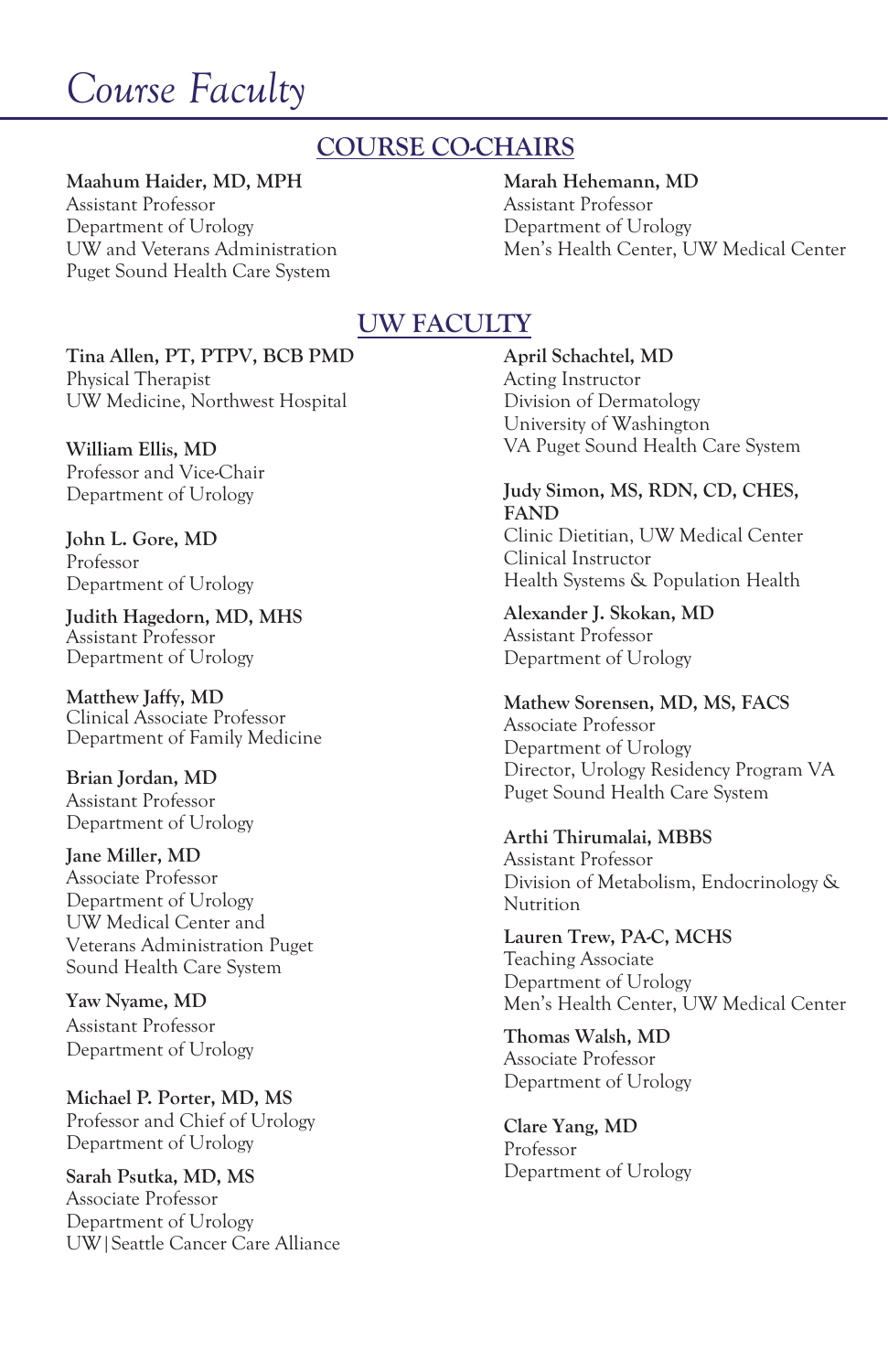## *Friday, August 26, 2022*

|                                       | 8:00  | Welcome and Course Introduction<br>Maahum Haider, MD, MPH and Marah Hehemann, MD                         |
|---------------------------------------|-------|----------------------------------------------------------------------------------------------------------|
| Prostate                              | 8:15  | Section Intro: Prostate Cancer   Yaw Nyame, MD                                                           |
| Cancer<br>Moderator:<br>Yaw Nayme, MD | 8:20  | Prostate Cancer Screening for the Primary Care Provider<br>Yaw Nyame, MD                                 |
|                                       | 8:40  | Prostate Cancer: Current Treatments<br>William Ellis, MD                                                 |
|                                       | 9:00  | Prostate Cancer Survivorship from the PCP Perspective<br>Matthew Jaffy, MD                               |
|                                       | 9:20  | Prostate Cancer Survivorship from the Urologists Perspective<br>Alexander Skokan, MD                     |
|                                       | 9:40  | $Q\&A \mid$ Faculty                                                                                      |
|                                       | 10:00 | <b>Break</b>                                                                                             |
| Urologic "Lumps &<br>Bumps"           | 10:15 | Section Intro: Lumps & Bumps   Maahum Haider, MD, MPH                                                    |
|                                       | 10:20 | Kidney Stones   Mathew Sorensen, MD, MS, FACS                                                            |
| Moderator:<br>Maahum Haider, MD, MPH  | 10:40 | Management of Incidental Renal Findings                                                                  |
|                                       |       | John Gore, MD                                                                                            |
|                                       | 11:00 | Evaluation & Management of Scrotal Masses<br>Sarah Psutka, MD, MS                                        |
|                                       | 11:20 | Male Genital Dermatology<br>April Schachtel, MD                                                          |
|                                       | 11:40 | Hematuria & Primary Care: What Tests to Order and When<br>to Refer<br>Michael Porter, MD                 |
|                                       | 11:40 | $Q\&A$ Faculty                                                                                           |
|                                       | 12:20 | Lunch Break                                                                                              |
| Voiding                               | 1:20  | Section Intro: Voiding Dysfunction   Brian Jordan, MD                                                    |
| Dysfunction                           | 1:25  | Initial Evaluation of Lower Urinary Tract Symptoms (LUTS)                                                |
| Moderator:                            |       | and Voiding Dysfunction                                                                                  |
| Brian Jordan, MD                      |       | Brian Jordan, MD                                                                                         |
|                                       | 1:45  | Treatment Options for Bladder Outlet Obstruction<br>Maahum Haider, MD, MPH                               |
|                                       | 2:05  | Treatment Options for Detrusor Dysfunction<br>Claire Yang, MD                                            |
|                                       | 2:25  | <b>Break</b>                                                                                             |
|                                       | 2:40  | Pelvic Floor Physical Therapy<br>Tina Allen, PT                                                          |
|                                       | 3:00  | Interstitial Cystitis/Chronic Bladder Pain and Chronic Pelvic<br>Pain Syndrome (CPPS)<br>Jane Miller, MD |
|                                       | 3:20  | $Q\&A \mid Faculty$                                                                                      |
|                                       |       |                                                                                                          |

#### **3:40 Adjourn**